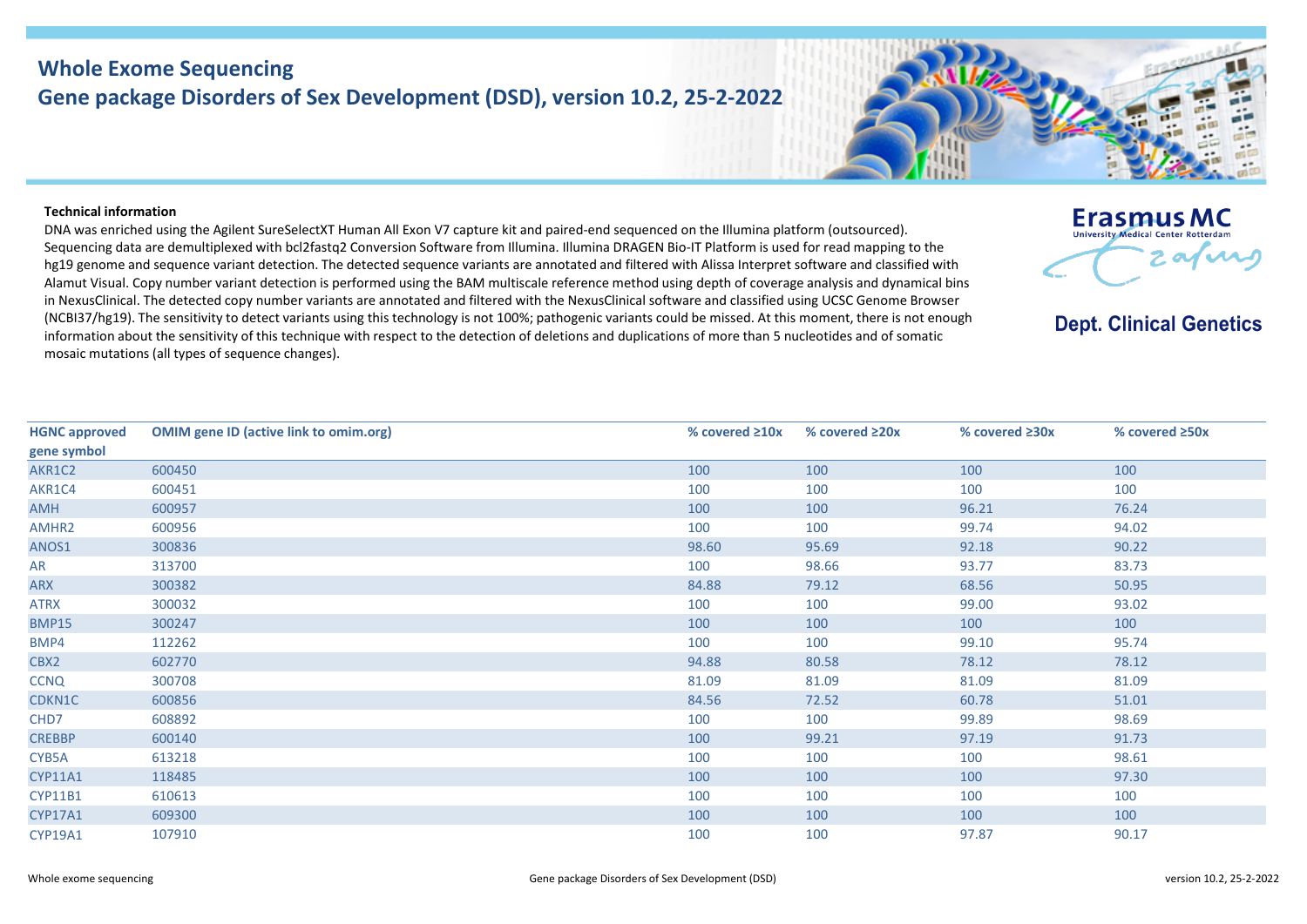| <b>HGNC approved</b>         | <b>OMIM gene ID (active link to omim.org)</b> | % covered ≥10x | % covered ≥20x | % covered ≥30x | % covered ≥50x |
|------------------------------|-----------------------------------------------|----------------|----------------|----------------|----------------|
| gene symbol                  |                                               |                |                |                |                |
| CYP21A2                      | 613815                                        | 100            | 98.84          | 88.37          | 70.89          |
| <b>DAZL</b>                  | 601486                                        | 94.98          | 86.01          | 84.33          | 72.27          |
| DHCR7                        | 602858                                        | 100            | 100            | 99.42          | 94.57          |
| <b>DHH</b>                   | 605423                                        | 100            | 100            | 100            | 98.16          |
| DHX37                        | 617362                                        | 100            | 98.74          | 94.47          | 79.88          |
| DMRT1                        | 602424                                        | 100            | 100            | 100            | 100            |
| DMRT2                        | 604935                                        | 100            | 100            | 94.44          | 59.82          |
| DUSP6                        | 602748                                        | 100            | 100            | 100            | 100            |
| ESR1                         | 133430                                        | 100            | 100            | 99.87          | 96.57          |
| ESR <sub>2</sub>             | 601663                                        | 100            | 100            | 100            | 99.80          |
| FEZF1                        | 613301                                        | 100            | 100            | 100            | 100            |
| <b>FGF17</b>                 | 603725                                        | 100            | 100            | 100            | 96.12          |
| FGF8                         | 600483                                        | 93.90          | 92.43          | 87.21          | 66.49          |
| FGFR1                        | 136350                                        | 100            | 100            | 100            | 97.93          |
| FGFR2                        | 176943                                        | 100            | 100            | 99.68          | 98.15          |
| FOXL <sub>2</sub>            | 605597                                        | 100            | 94.43          | 90.64          | 80.31          |
| <b>FSHB</b>                  | 136530                                        | 100            | 100            | 100            | 100            |
| <b>FSHR</b>                  | 136435                                        | 100            | 100            | 100            | 100            |
| GATA4                        | 600576                                        | 100            | 100            | 100            | 94.74          |
| GNRH1                        | 152760                                        | 100            | 100            | 100            | 98.85          |
| <b>GNRHR</b>                 | 138850                                        | 100            | 100            | 100            | 100            |
| HDAC8                        | 300269                                        | 100            | 100            | 99.68          | 90.30          |
| HFM1                         | 615684                                        | 98.14          | 95.14          | 93.68          | 82.66          |
| HOXA13                       | 142959                                        | 83.26          | 77.66          | 74.25          | 68.15          |
| <b>HS6ST1</b>                | 604846                                        | 100            | 100            | 100            | 97.53          |
| <b>HSD17B3</b>               | 605573                                        | 100            | 100            | 100            | 100            |
| HSD3B2                       | 613890                                        | 100            | 100            | 100            | 100            |
| IL17RD                       | 606807                                        | 100            | 100            | 100            | 99.43          |
| <b>INSL3</b>                 | 146738                                        | 100            | 100            | 98.49          | 78.34          |
| KISS1                        | 603286                                        | 100            | 100            | 99.78          | 68.06          |
| <b>LHB</b>                   | 152780                                        | 100            | 100            | 100            | 87.37          |
| LHCGR                        | 152790                                        | 100            | 100            | 99.44          | 96.83          |
| MAMLD1                       | 300120                                        | 100            | 100            | 100            | 99.67          |
| MAP3K1                       | 600982                                        | 100            | 98.34          | 94.70          | 89.36          |
| MCM8                         | 608187                                        | 100            | 100            | 98.80          | 88.87          |
| MCM9                         | 610098                                        | 88.54          | 88.54          | 88.54          | 88.54          |
| MID1                         | 300552                                        | 100            | 100            | 100            | 97.46          |
| <b>MYRF</b>                  | 608329                                        | 99.79          | 97.35          | 93.93          | 87.17          |
| NR0B1                        | 300473                                        | 100            | 100            | 100            | 95.72          |
| NR <sub>2F<sub>2</sub></sub> | 107773                                        | 100            | 100            | 100            | 98.23          |
| NR5A1                        | 184757                                        | 100            | 100            | 100            | 98.37          |